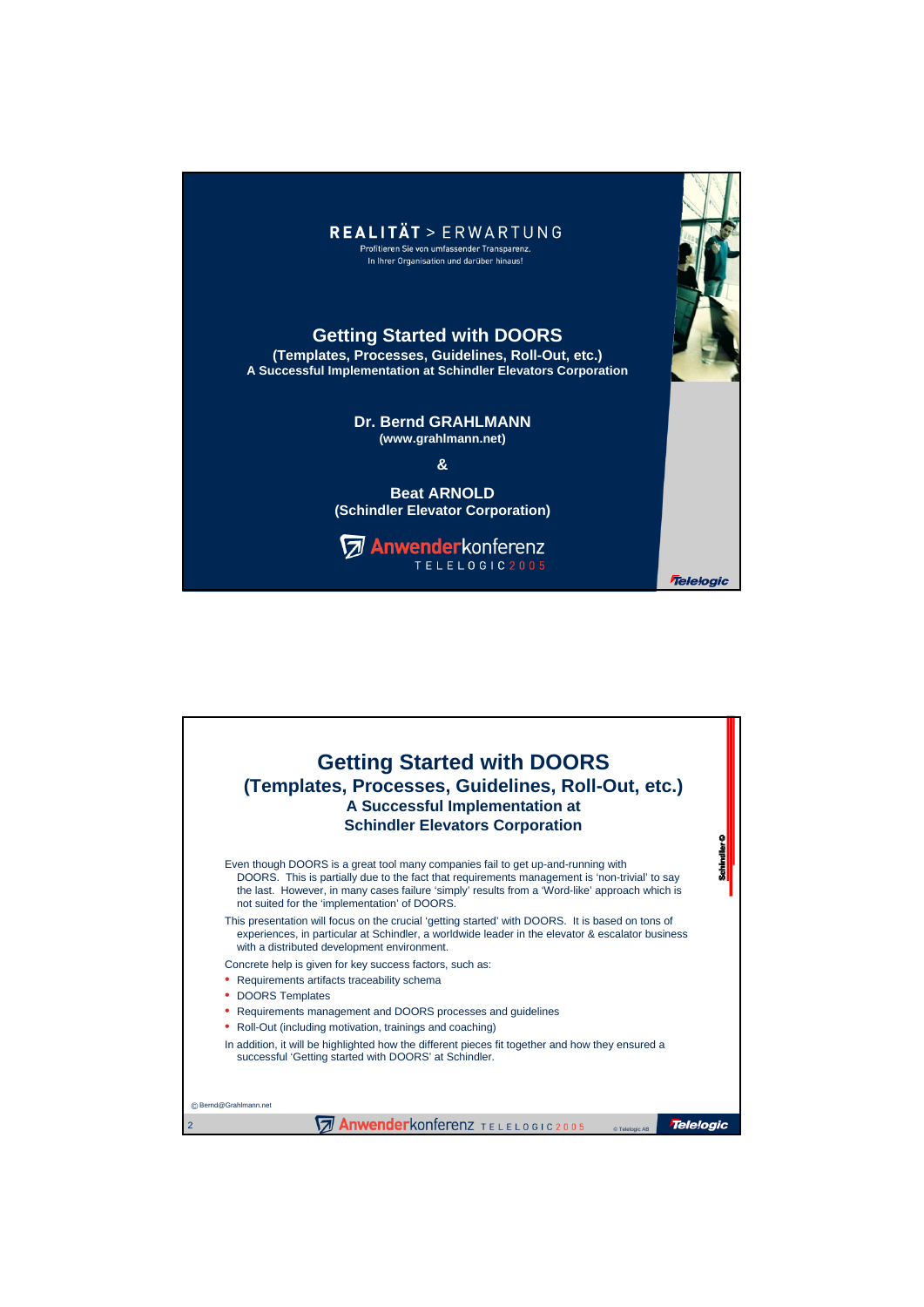

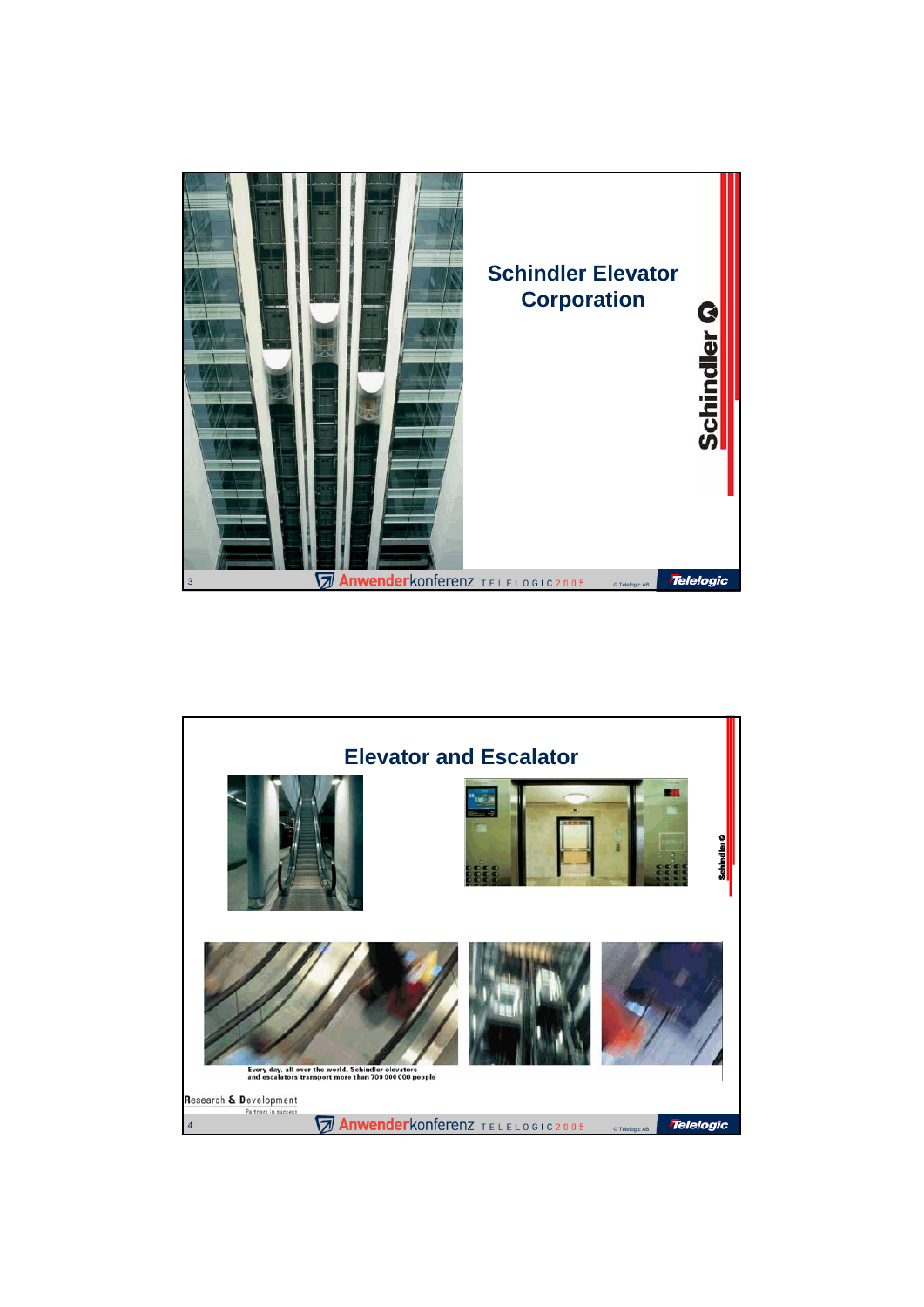

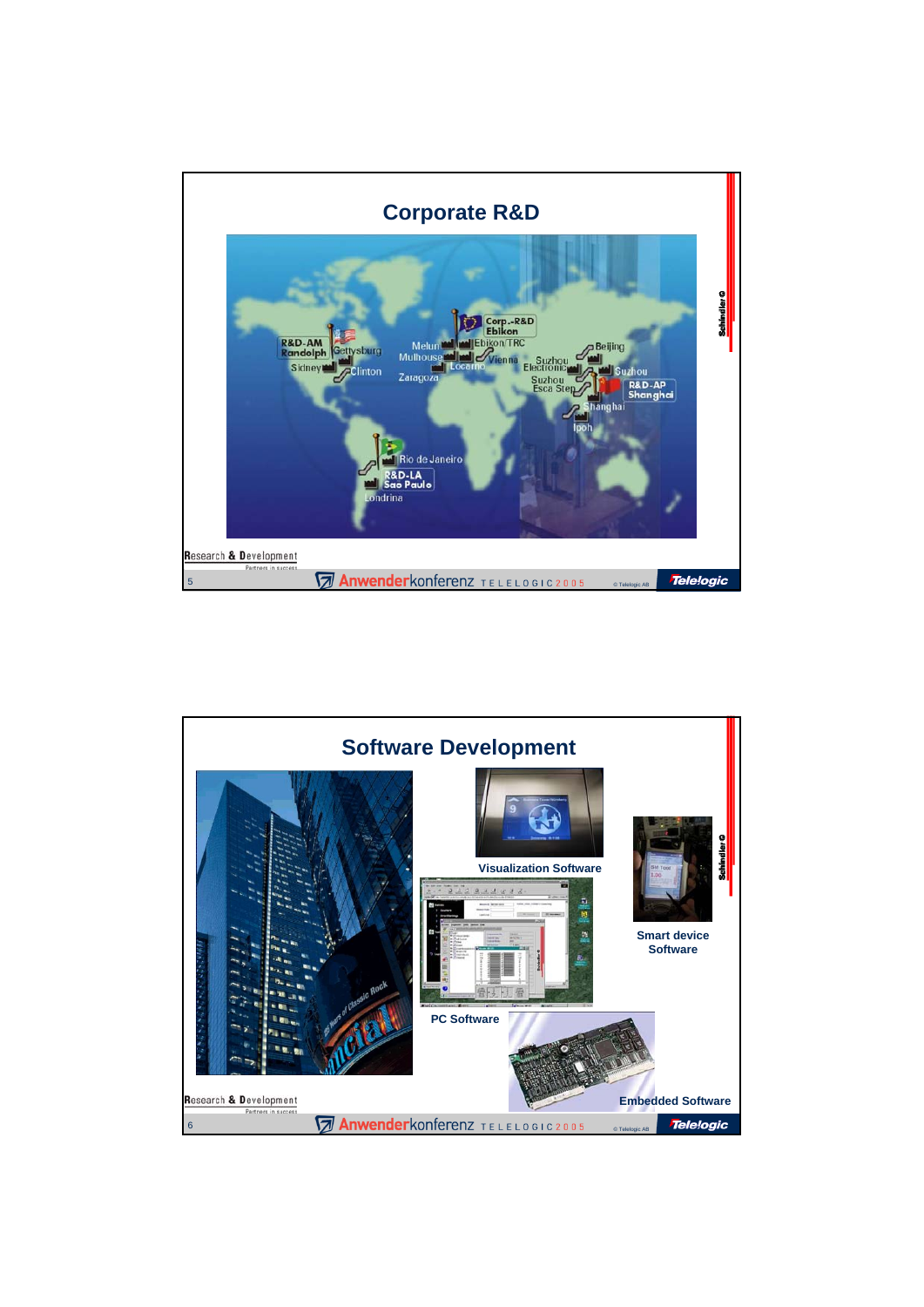

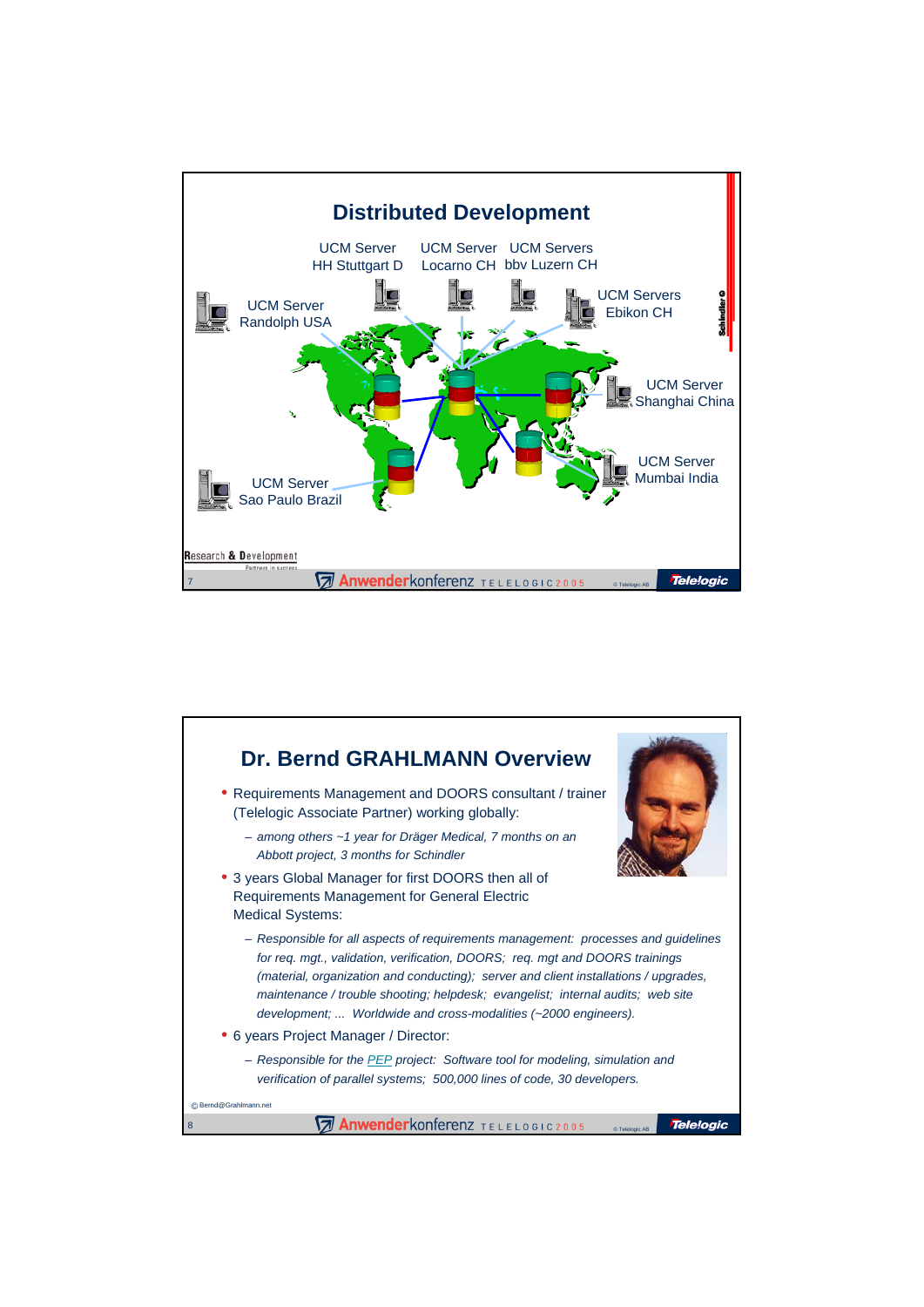

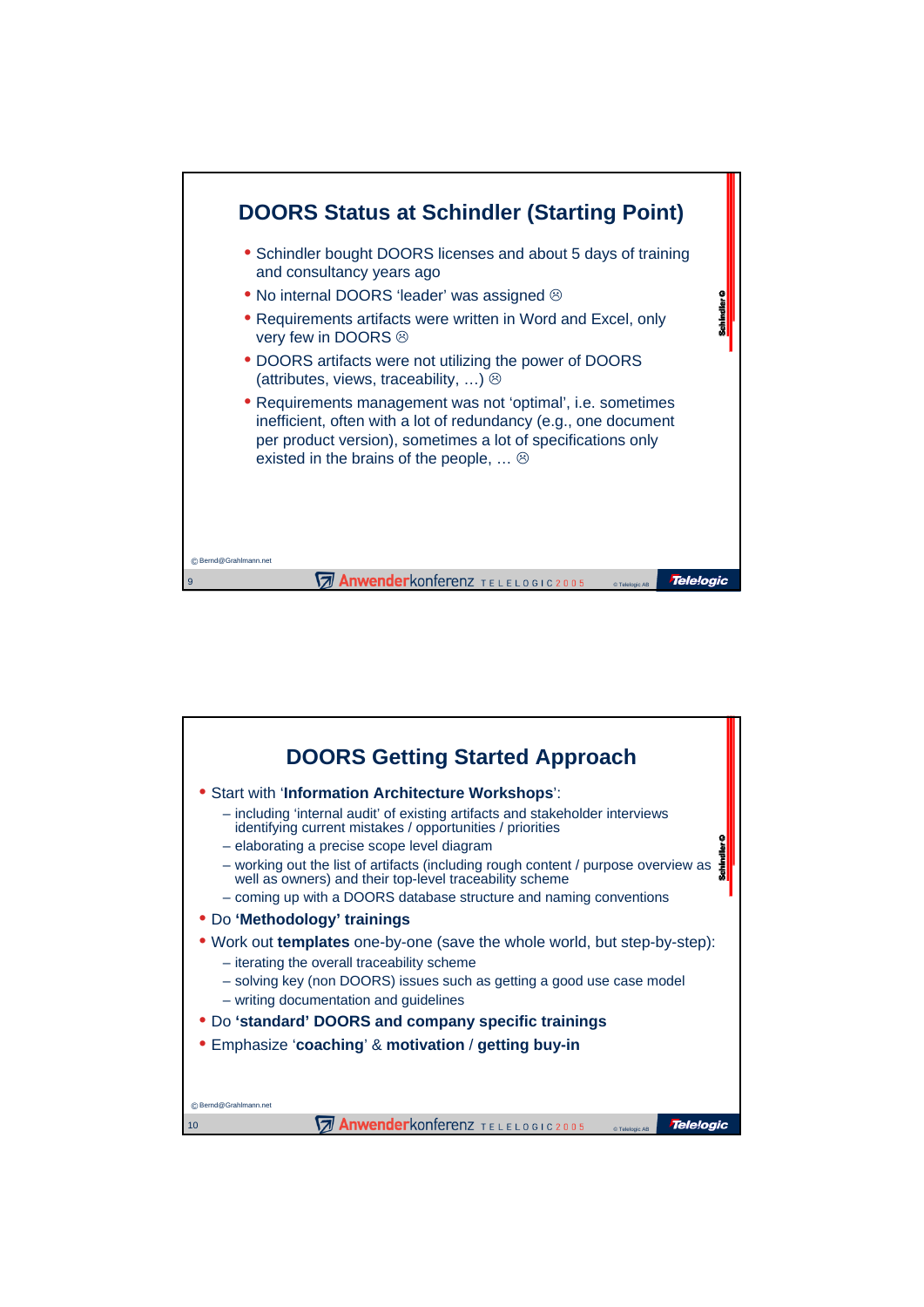

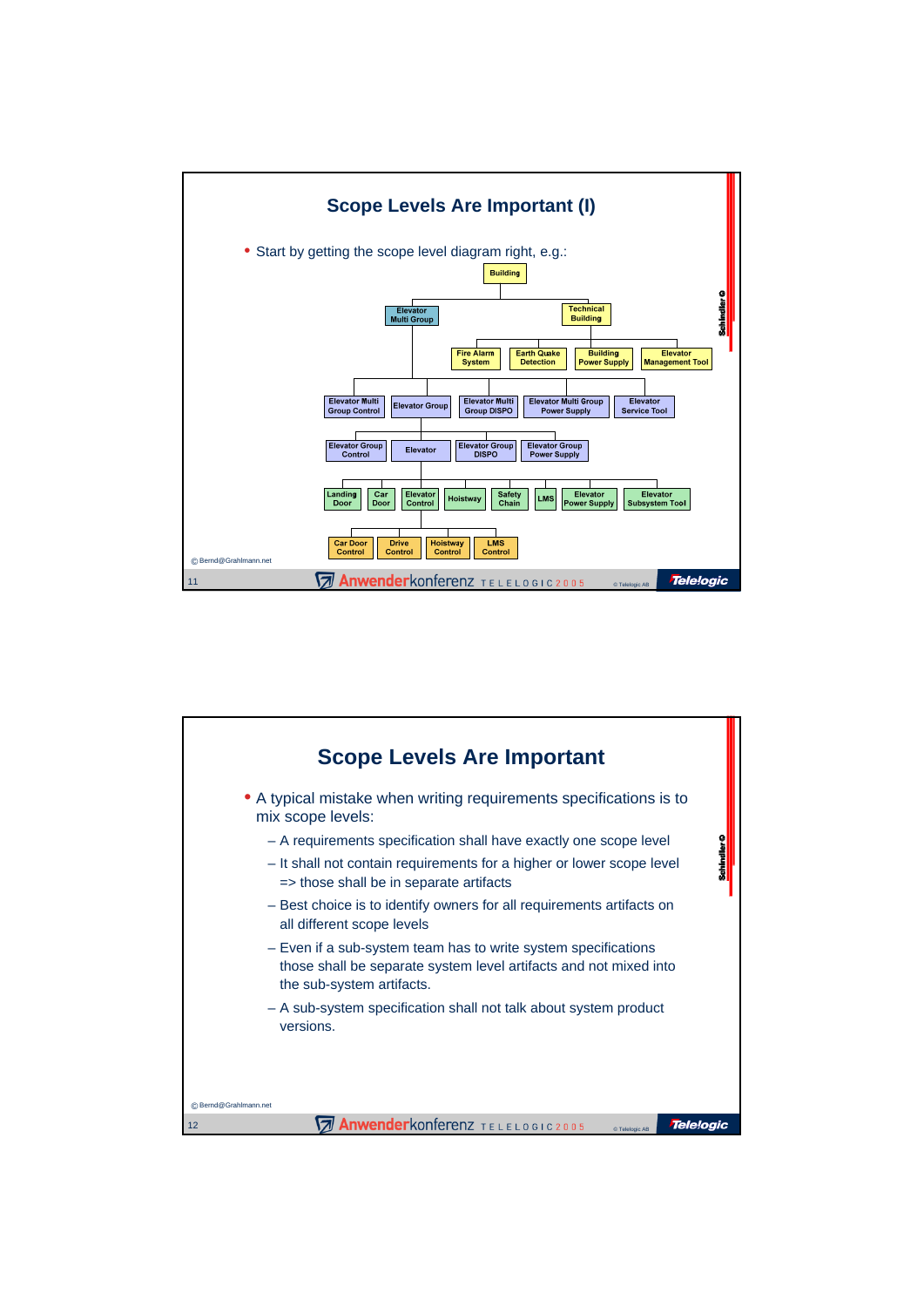

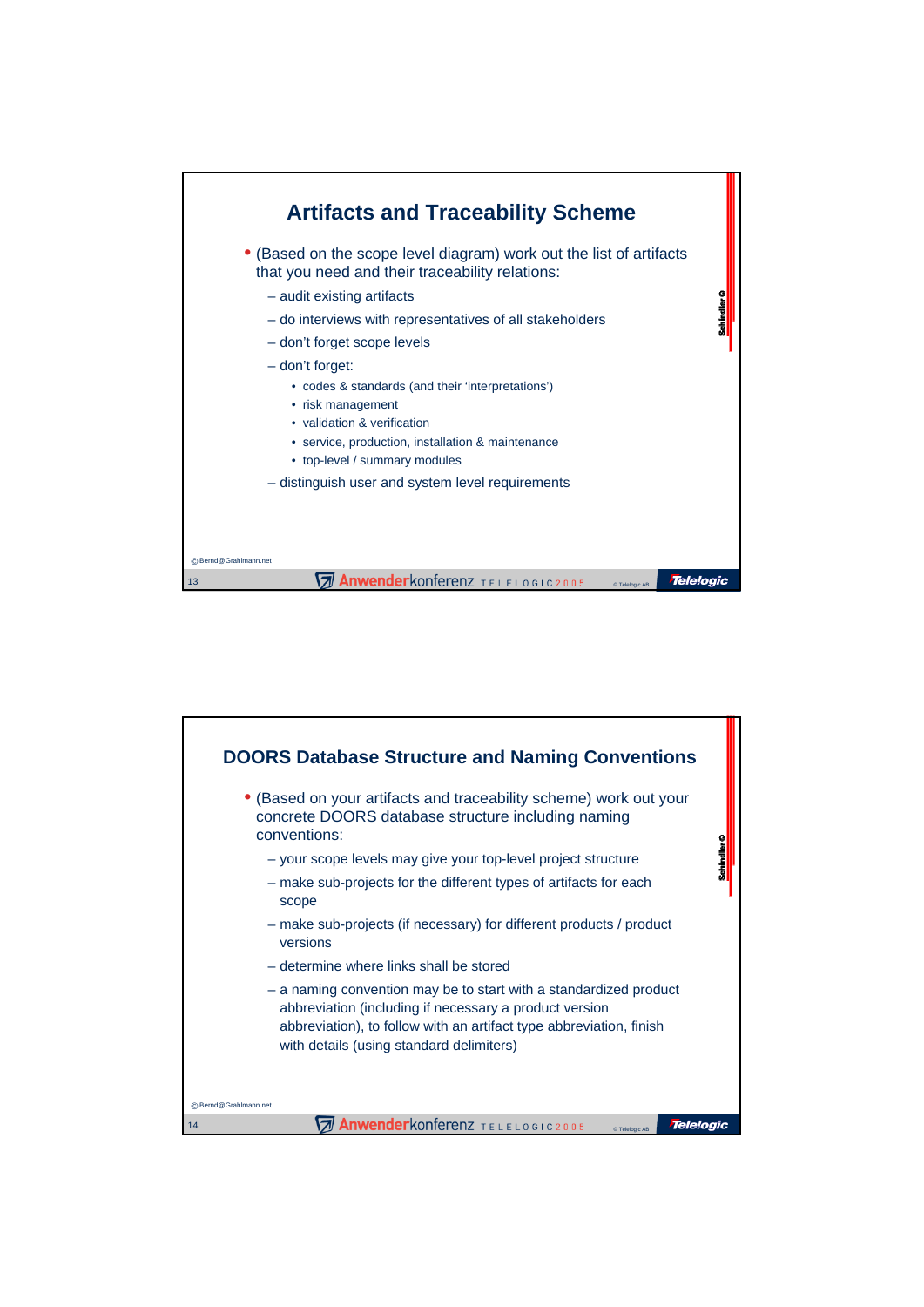

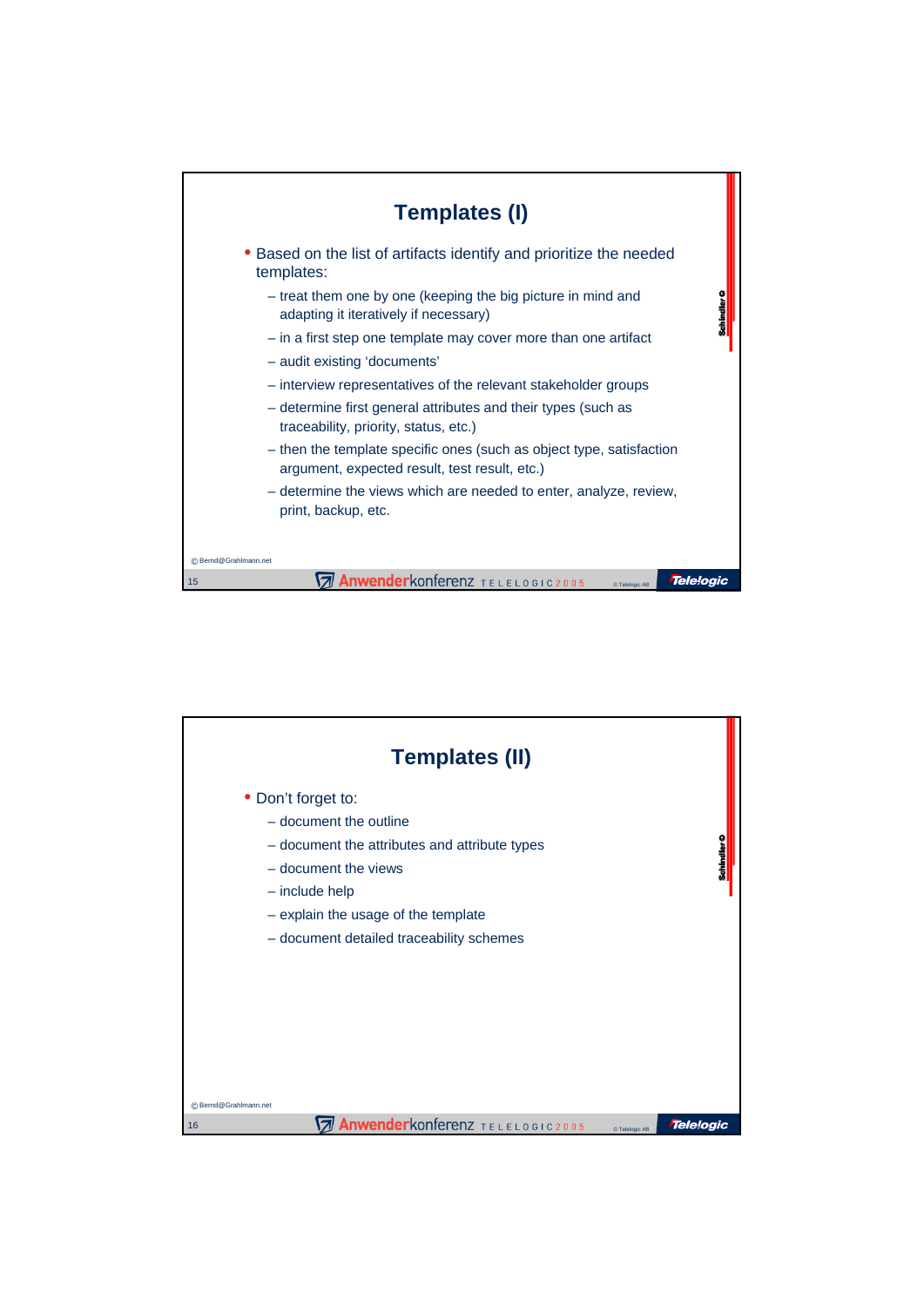

| <b>Attribute Examples</b>                                                                                                   |                              |
|-----------------------------------------------------------------------------------------------------------------------------|------------------------------|
| • aPJ DXL Junction                                                                                                          | [DXL attribute]              |
| (calculates 'Junction' information from attributes of linked objects)                                                       |                              |
| • aPJ DXL Notification                                                                                                      | [DXL attribute]              |
| (calculates 'Notification' information from Object Text of linked objects)                                                  |                              |
| • aPJ Flowname                                                                                                              | Schindler O<br><b>String</b> |
| (gives the name of the respective flow)                                                                                     |                              |
| • aPJ last version                                                                                                          | atPJ versions                |
| (specify last version for which the requirements apply)                                                                     |                              |
| • aPJ Satisfaction Argument                                                                                                 | Text                         |
| (gives a satisfaction argument explaining how the linked requirements from one level<br>below do satisfy the requirement)   |                              |
| • aPJ TPLHelp                                                                                                               | Text                         |
| (gives additional help on how to fill out the template)                                                                     |                              |
| • BACKUP of DXL all traces                                                                                                  | Text                         |
| (allows to 'back up' the 'aPJ DXL all traces' attribute before doing a baseline such that<br>the content remains unchanged) |                              |
| C Bernd@Grahlmann.net                                                                                                       |                              |
| <b>Anwender</b> konferenz TELELOGIC2005<br><b>Telelogic</b><br>18<br>© Telelogic AB                                         |                              |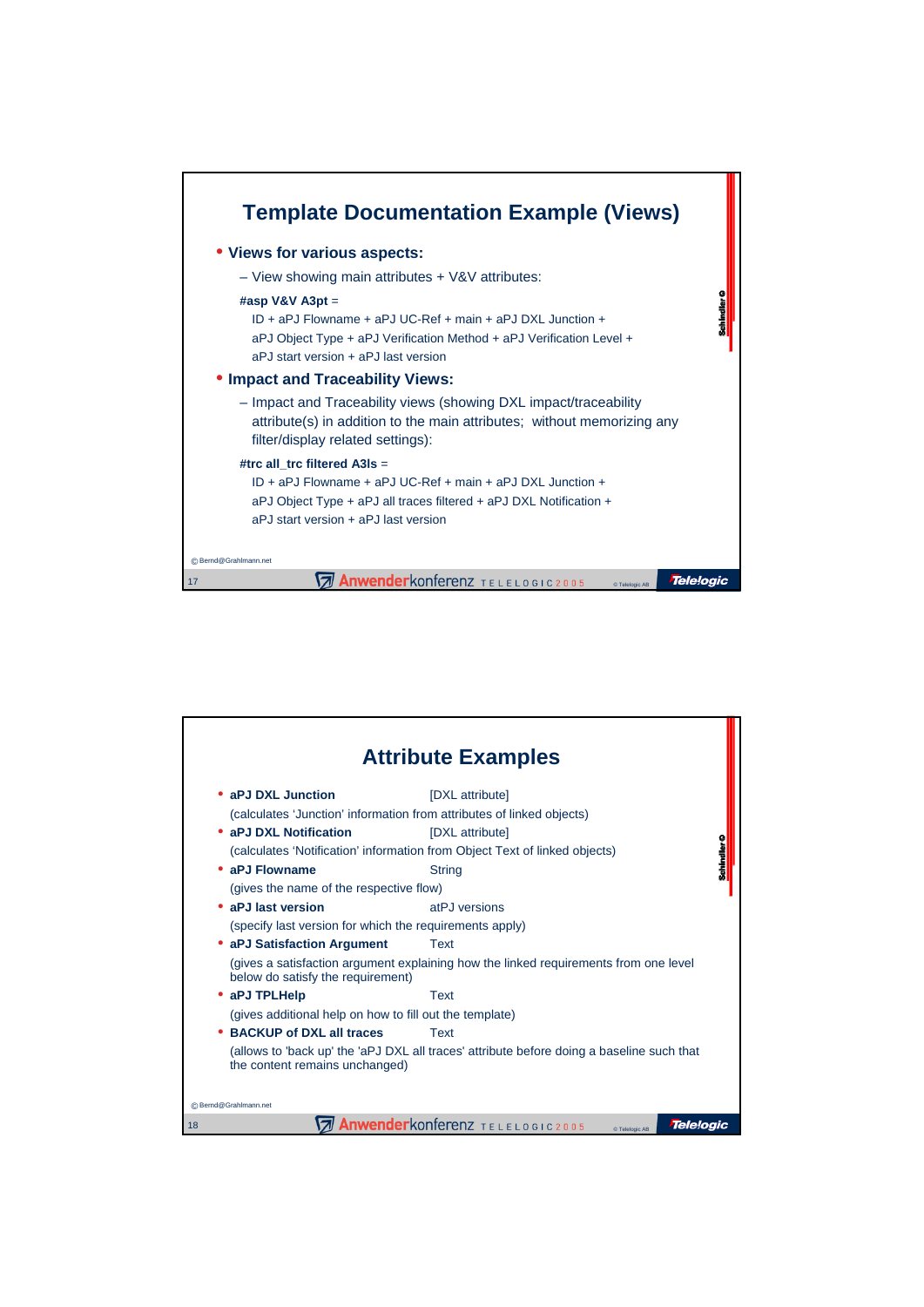

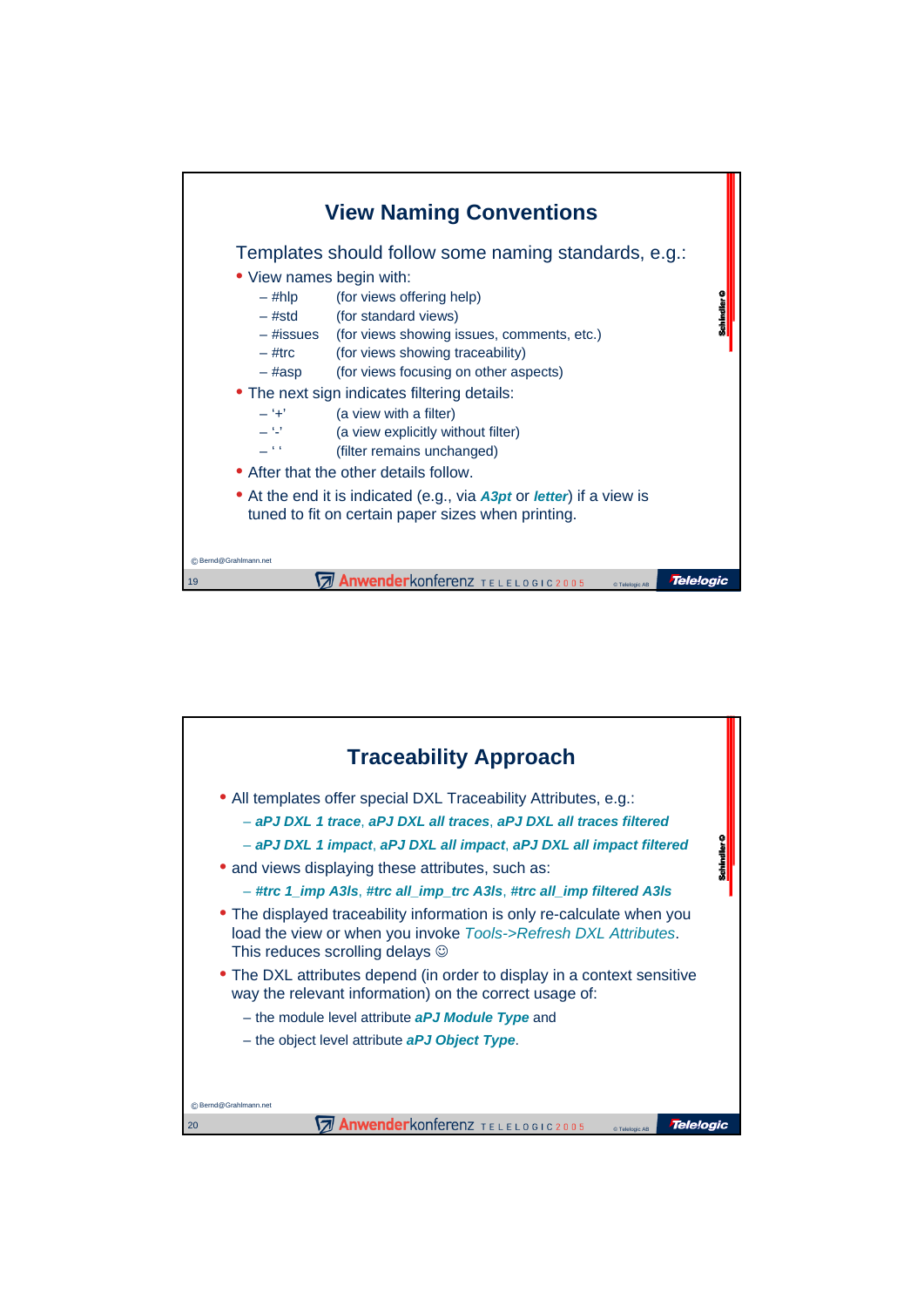

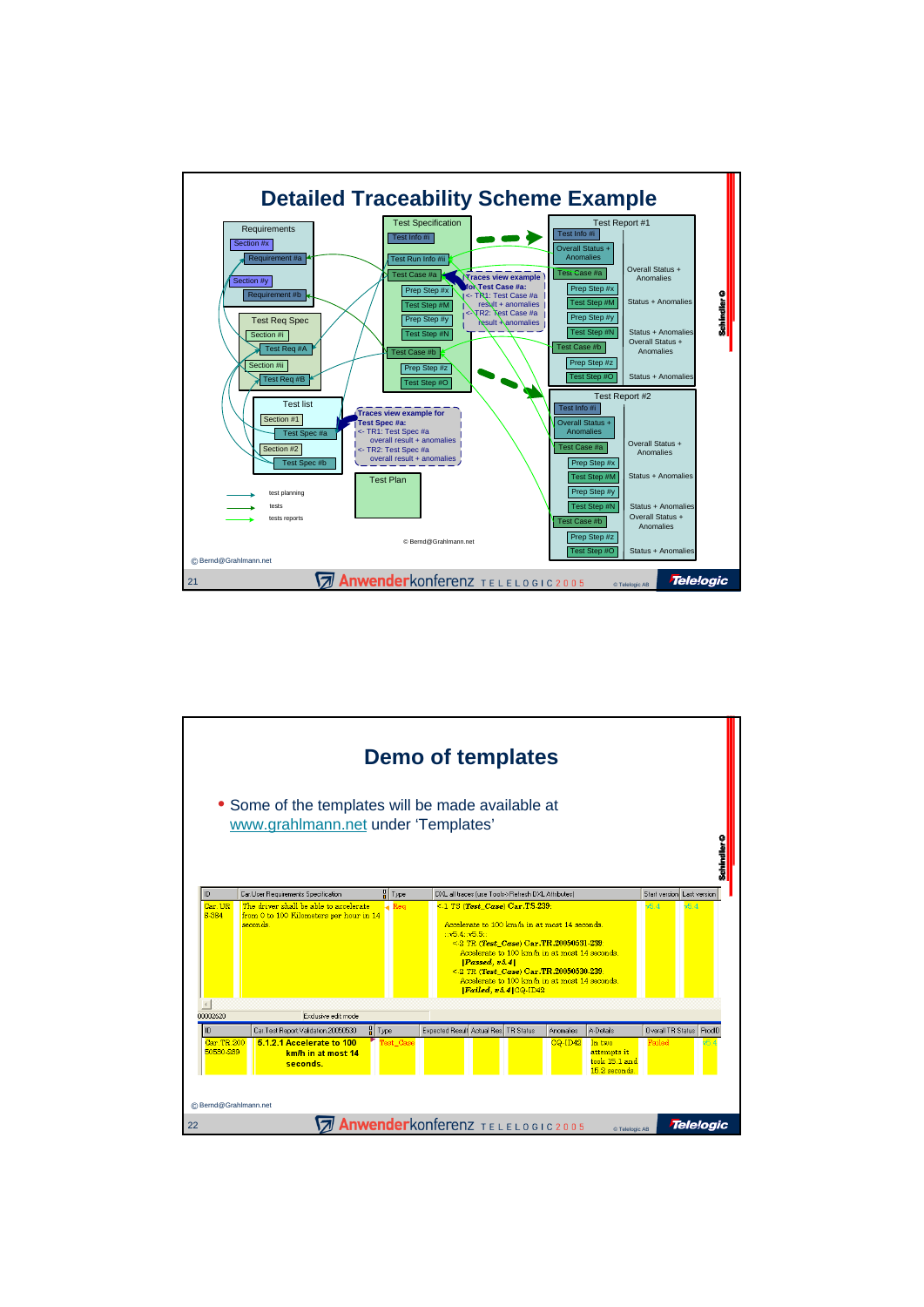

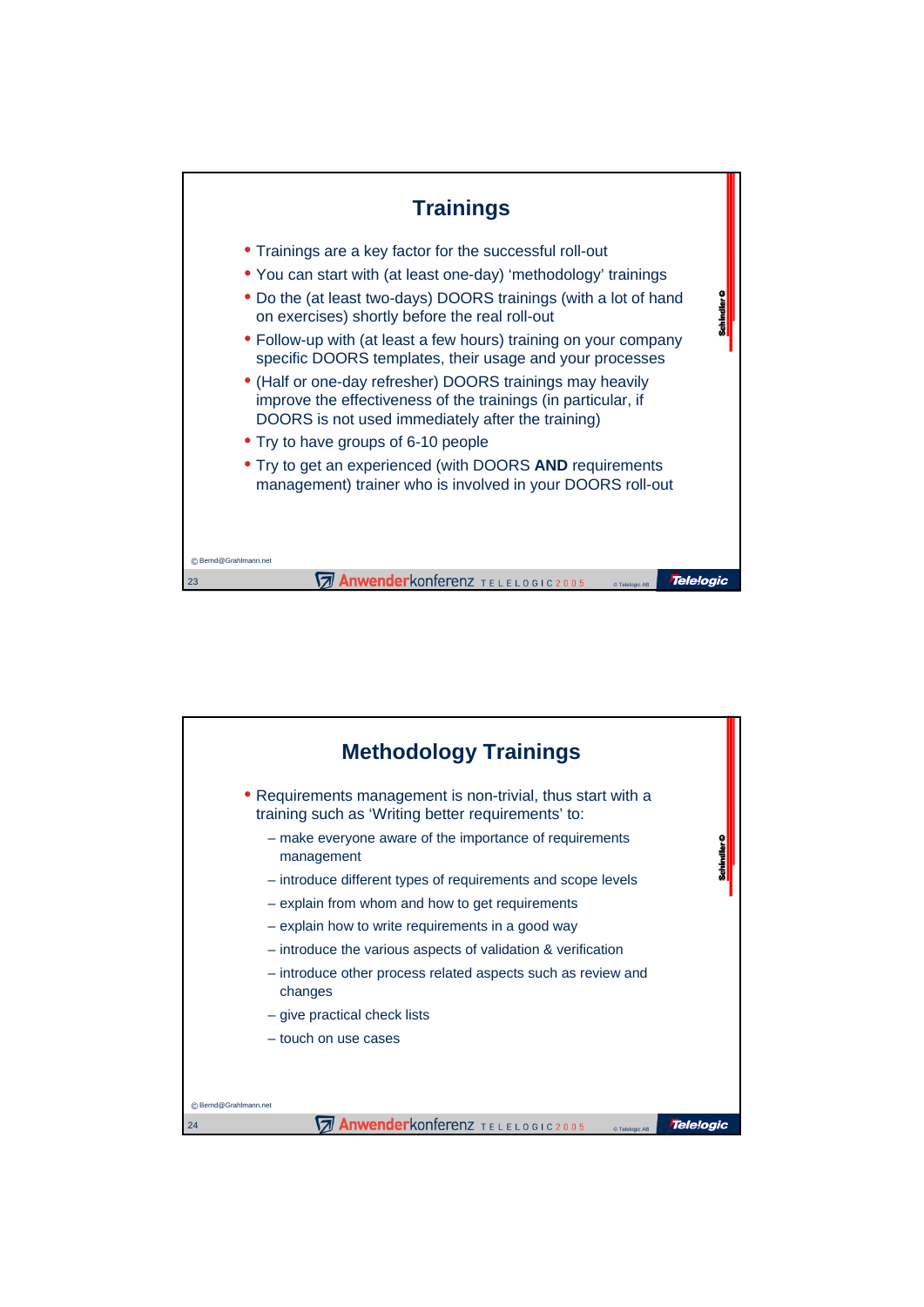

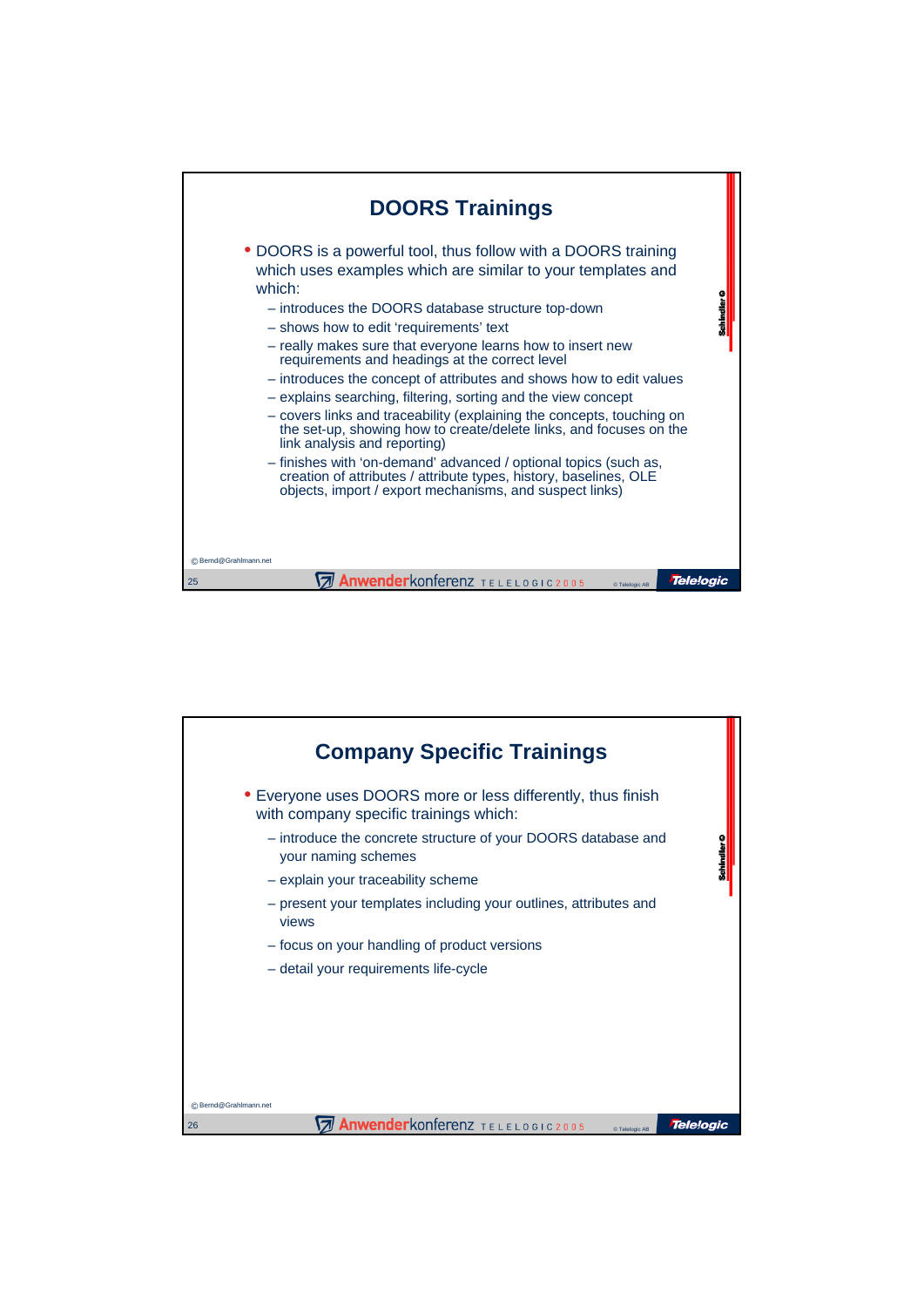